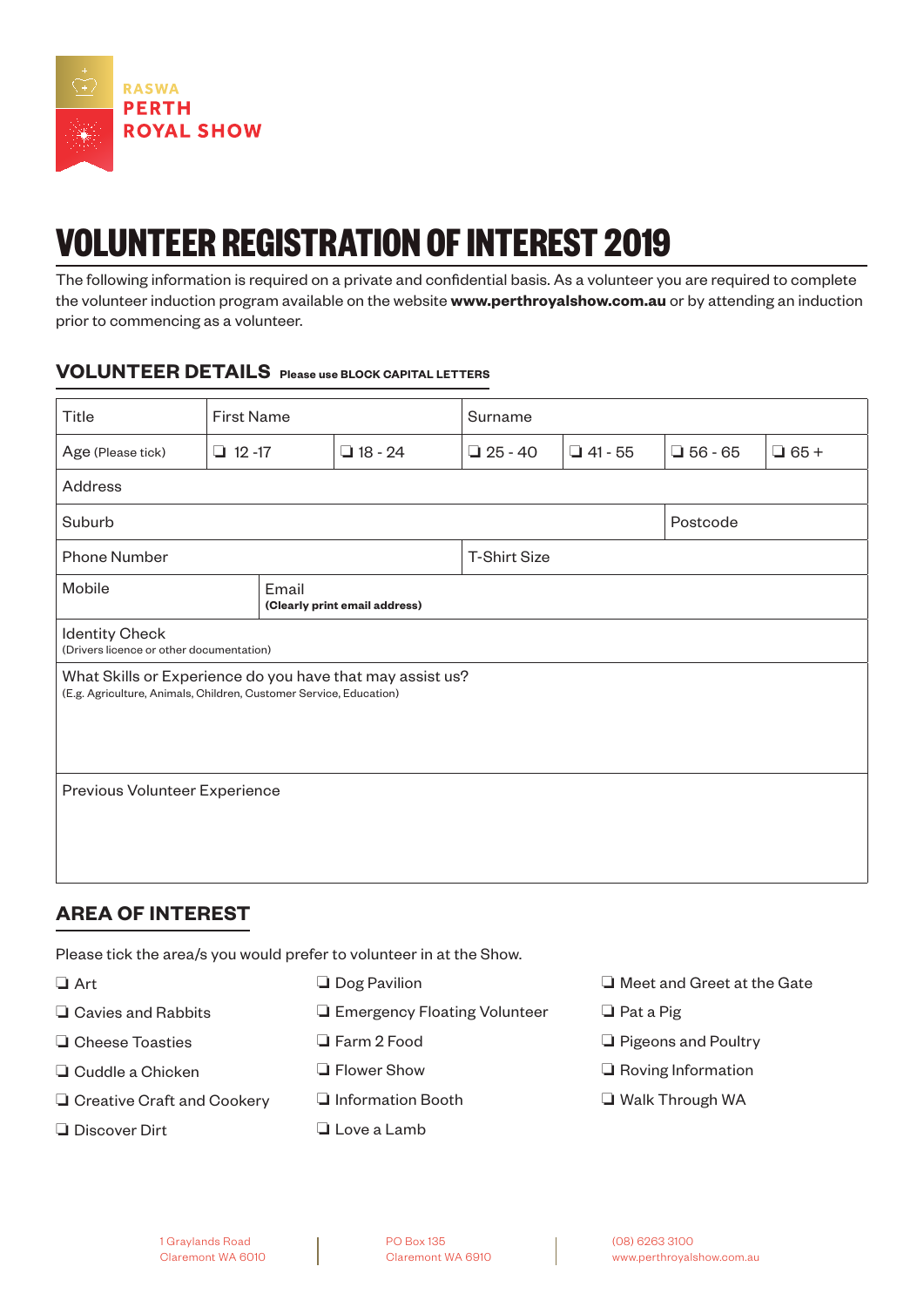

# **AVAILABILITY**

Tick all of your available times below and nominate the maximum number of shifts you would like to do:

#### **Maximum number of shifts I want to work:**

| <b>DAY</b>     |                             | Sat    | Sun    | Mon    | Tue   | Wed   | Thu   | Fri   | Sat   |
|----------------|-----------------------------|--------|--------|--------|-------|-------|-------|-------|-------|
|                |                             | 28 Sep | 29 Sep | 30 Sep | 1 Oct | 2 Oct | 3 Oct | 4 Oct | 5 Oct |
| <b>Animals</b> | $9.00am - 12.00pm$          |        |        |        |       |       |       |       |       |
| <b>Animals</b> | 12.00pm - 3.00pm            |        |        |        |       |       |       |       |       |
| <b>Animals</b> | 3.00pm - 6.00pm             |        |        |        |       |       |       |       |       |
| Art            | 9.00am - 1.00pm             |        |        |        |       |       |       |       |       |
| Art            | $1.00pm - 5.00pm$           |        |        |        |       |       |       |       |       |
| <b>Art</b>     | 5.00pm - 8.00pm             |        |        |        |       |       |       |       |       |
|                | Other Areas 8.45am - 1.30pm |        |        |        |       |       |       |       |       |
|                | Other Areas 1.30pm - 6.00pm |        |        |        |       |       |       |       |       |

#### **MEDICAL HISTORY**

| Do you have any medical, physical condition or allergies, we need to know about? $\Box$ YES $\Box$ NO |  |
|-------------------------------------------------------------------------------------------------------|--|
| If yes, please provide details:                                                                       |  |
|                                                                                                       |  |
|                                                                                                       |  |
|                                                                                                       |  |
|                                                                                                       |  |
|                                                                                                       |  |
|                                                                                                       |  |

# **EMERGENCY CONTACT**

| Name         | Relationship |          |
|--------------|--------------|----------|
| Address      |              |          |
| Suburb       |              | Postcode |
| Phone Number |              |          |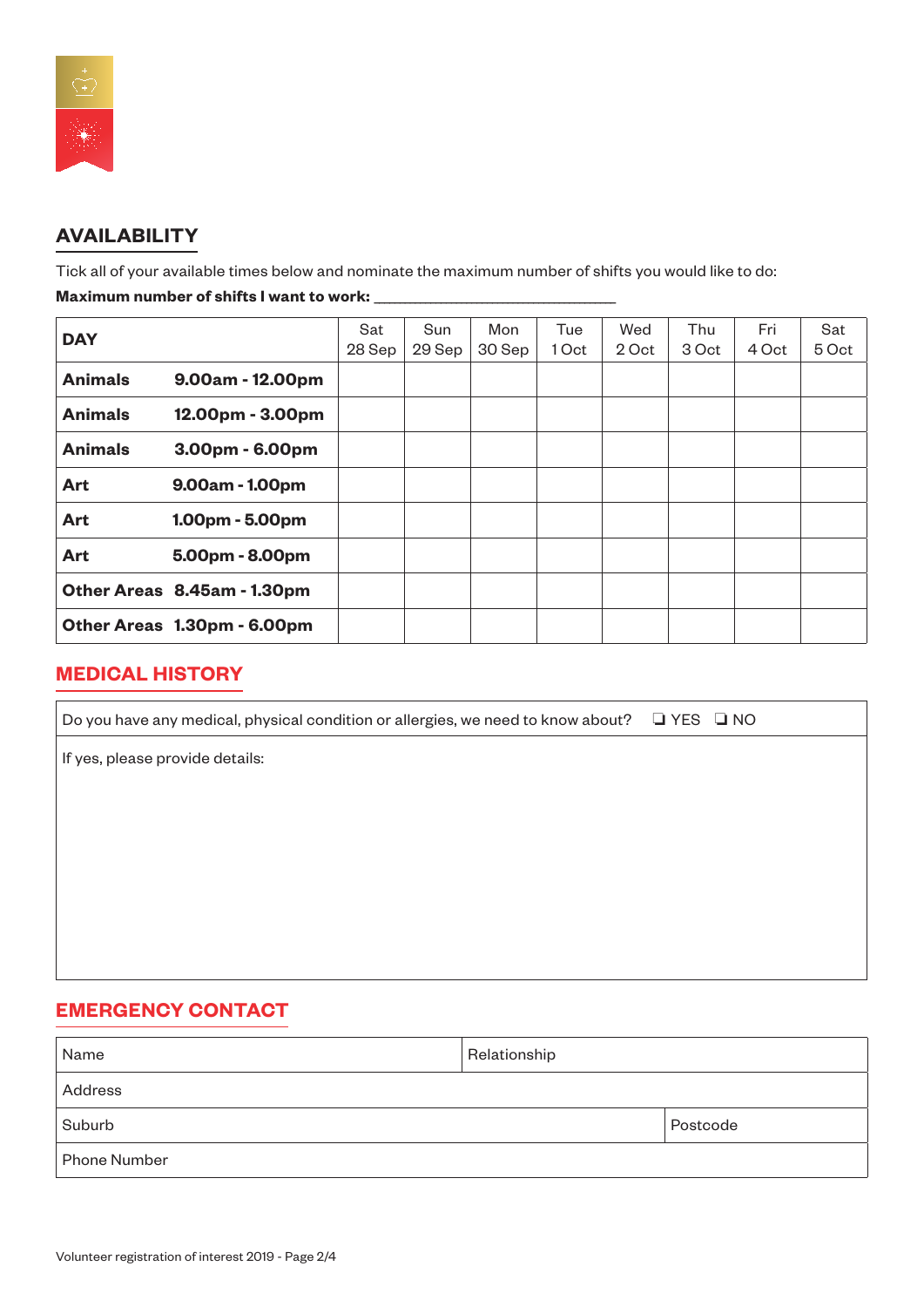

# **VOLUNTEER CONDITIONS OF ENGAGEMENT 2019**

# **APPLICATION**

These conditions of engagement apply to all volunteers of RASWA.

# **OBLIGATIONS OF VOLUNTEERS**

- Prior to starting any work activity, volunteers must participate in an appropriate induction program.
- Volunteers are expected to maintain the same standards of confidentiality, courtesy and compliance with RASWA policies and procedures as are required of employees.
- Follow directions of nominated Supervisor or Coordinator.
- Wear appropriate clothing, footwear and personal protective equipment at all times.
- Promptly report all incidents, accidents, illnesses and any risks to health, safety and environmental risks.
- Ensure any expenditure has prior approval of RASWA.
- The volunteer warrants that they are fit to act as a volunteer and confirm they have no known physical or mental condition likely to affect the performance of their duties.

## **INSURANCE**

RASWA has arranged Personal Accident Insurance to provide a range of benefits following disablement by accident whilst undertaking volunteer duties on behalf of RASWA.

The RASWA public liability policy is extended to cover volunteers whilst engaged in volunteer duties.

# **LOSS OR DAMAGE TO VOLUNTEER'S PROPERTY**

RASWA does not accept responsibility or liability for loss or damage to volunteer's property and personal effects.

## **EMERGENCY CONTACT**

All volunteers are to nominate in writing the name, address, telephone and contact details of a person to contact in the event of an emergency.

## **ATTENDANCE**

RASWA will keep attendance records for volunteers. Volunteers are encouraged to contact the RASWA Volunteer Manager if they are unable to attend.

## **DISCONTINUING SERVICE**

Please inform the RASWA Volunteer Manager as soon as possible if you wish to suspend or cease being a volunteer. RASWA may discontinue an activity or the services of a volunteer at any time without notice.